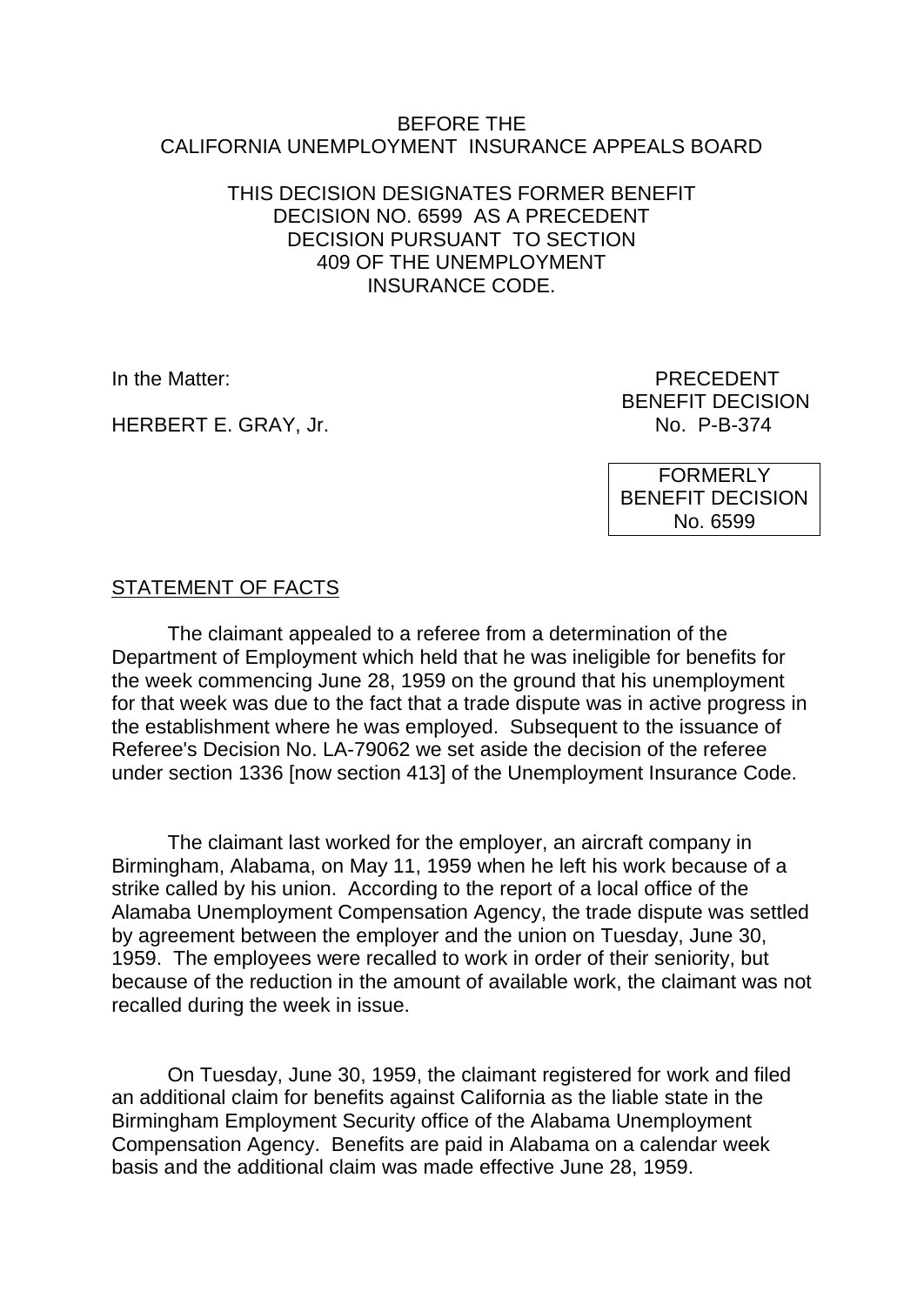On September 17, 1959, the California Department of Employment issued the determination involved in this proceeding.

P-B-374

The issue is whether the claimant was eligible for benefits under section 1262 of the Unemployment Insurance Code.

#### REASONS FOR DECISION

Section 1262 of the Unemployment Insurance Code provides:

"1262. An individual is not eligible for unemployment compensation benefits, and no such benefit shall be payable to him, if he left his work because of a trade dispute. Such individual shall remain ineligible for the period during which he continues out of work by reason of the fact that the trade dispute is still in active progress in the establishment in which he was employed."

22 Cal. Adm. Code 1262-1 provides:

"1262-1. With respect to acts or periods of ineligibility under Section 1262 of the code 'week of ineligibility' shall be any week or weeks applicable to the individual under these regulations, during any portion of which his unemployment is due to his having left his work because of a trade dispute and for the period during which he continues out of work by reason of the fact that the trade dispute is still in active progress in the establishment in which he was employed."

Section 143 of the code provides in part:

"143. 'Week' means a period of seven consecutive days as prescribed by authorized regulation. . . ."

22 Cal. Adm. Code 1253-1 provides:

-2-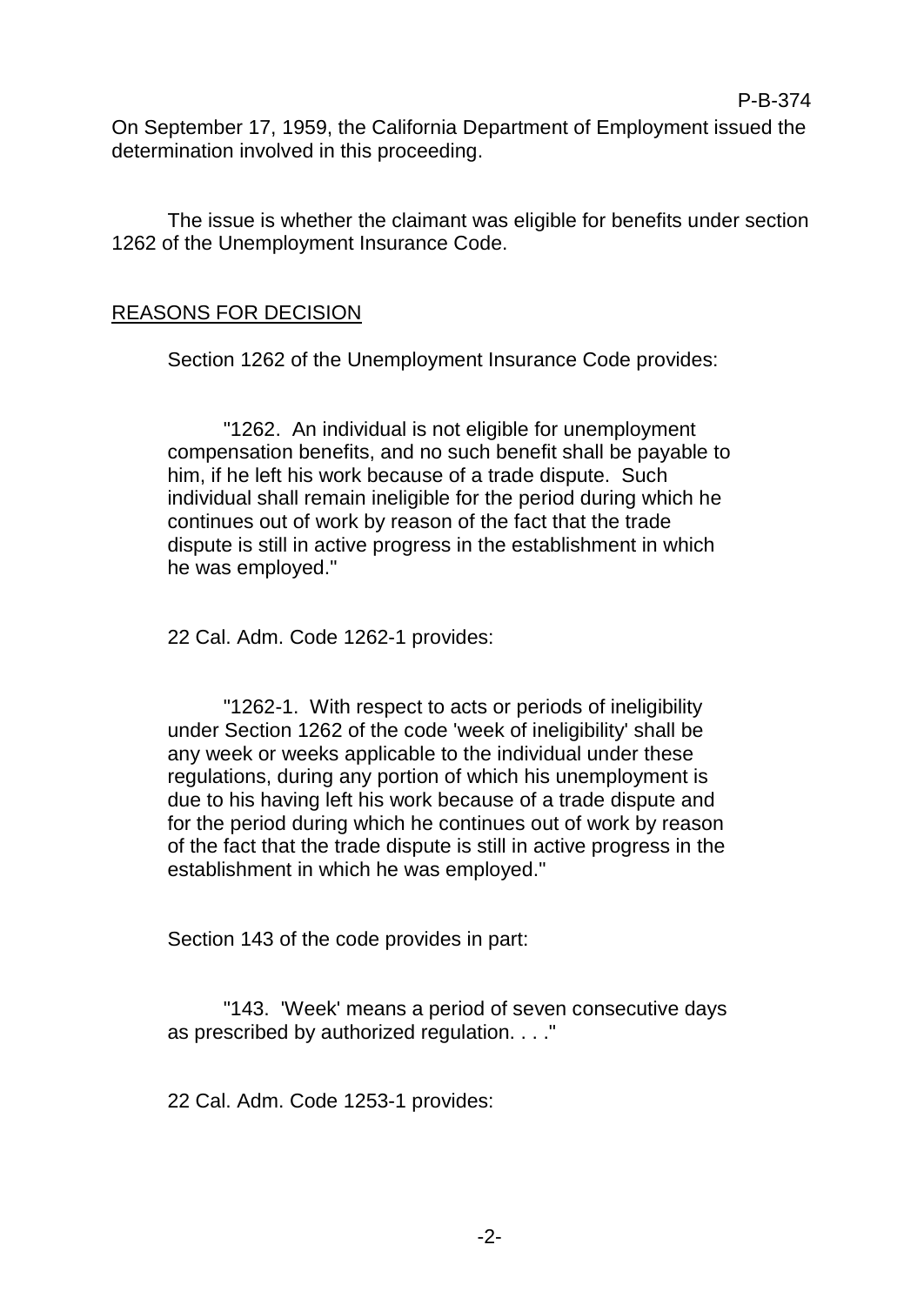"1253-1. The term 'week' for benefit purposes means the seven consecutive days commencing at 12:01 a.m., Sunday, and ending 12 midnight the following Saturday."

22 Cal. Adm. Code Section 1253-11 provides that:

"1253-11. Week -- Interstate Claimants. 'Week of unemployment' as used in Sections 455-1 through 455-8 of these regulations relating to interstate claimants shall be the seven-consecutive-day period for which interstate claimants are required to file under the agent state procedures at the time of filing a claim for benefits."

Since Alabama is a state which uses the calendar week, the week in issue is the week beginning June 28, 1959. During a portion of this week the claimant continued out of work by reason of the fact that the trade dispute was still in active progress in the establishment in which he was employed. Under section 1262-1 of the regulations hereinbefore set forth, the claimant would be ineligible for any benefits for the week commencing June 28, 1959. This raises the issue of whether the regulation alters or amends the statute (1262 of the code) or enlarges or impairs its scope (Disability Decision No. 549).

In this respect, the statute provides that a claimant shall remain ineligible for benefits "for the period during which he continues out of work by reason of the fact that the trade dispute is still in active progress . . . ." A literal interpretation of this language would indicate that the claimant would not be ineligible for benefits for the remaining days of the week commencing June 28, 1959 in which his unemployment was not due to the active progress of the trade dispute. However, we have held that unemployment compensation benefits, as distinguished from disability benefits, are payable for full weeks and not for portions thereof (Benefit Decision No. 6168 and Disability Decision No. 634; section 143 of the code and section 1253.1, title 22, California Administrative Code). Under these circumstances, we conclude that the regulation in question (section 1261.1) does not alter or amend the statute or enlarge or impair its scope. To the contrary, it is our opinion that the regulation is consistent with the statute when considered in the light of the definition of a "week" and that unemployment compensation benefits must be paid on a weekly basis.